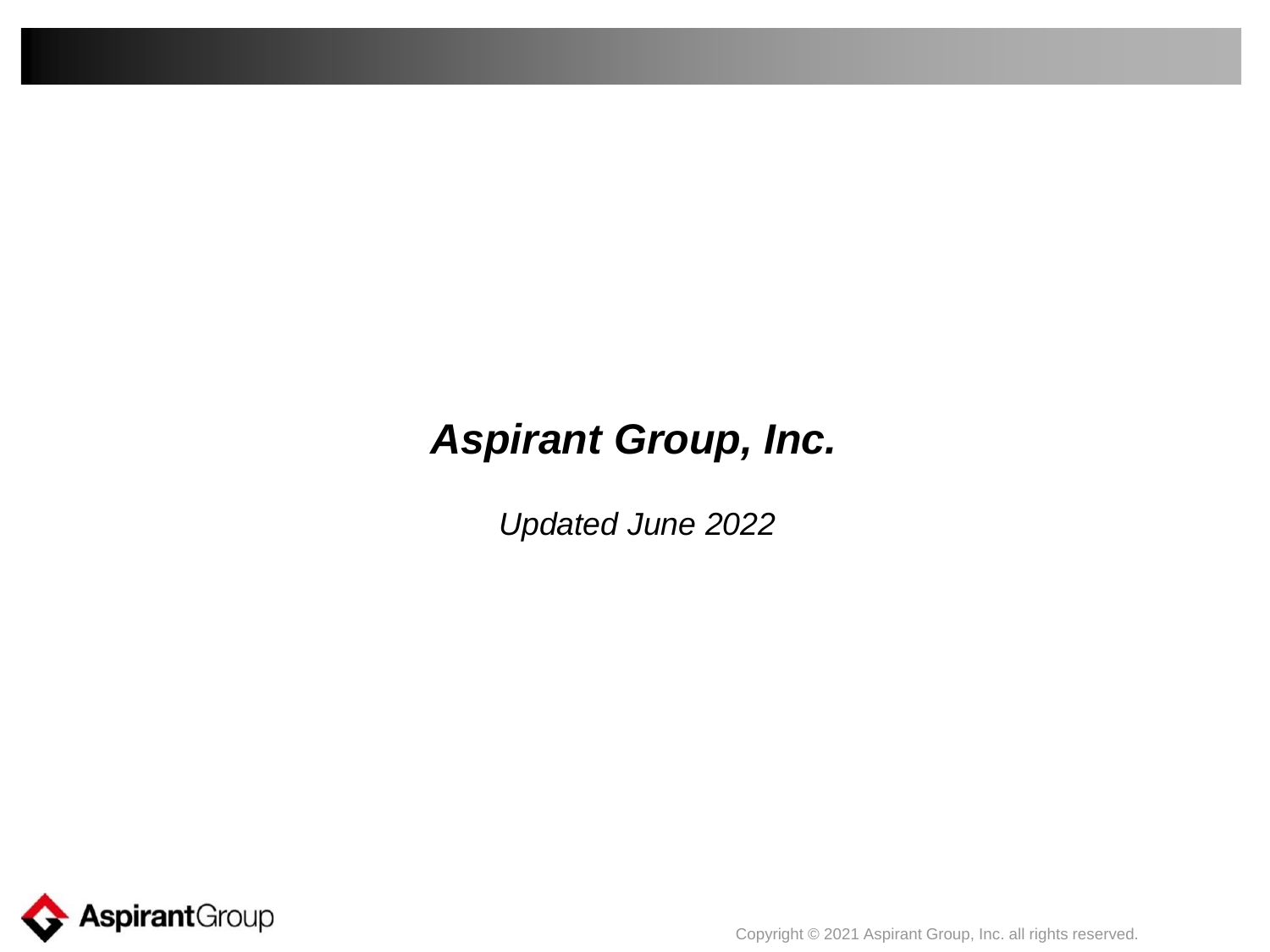### **Aspirant Group, Inc.**

### **Company Profile**

- CEO : Akitoshi Nakamura
- Founded : October 2012
- $Full$   $\qquad$  : AG I (2013~, 8.3 b<sup>2</sup>) AG ll (2016~, 27.2 b¥) AG IIB (2018~, 5.46b¥) AG III Series (2019~, 50b¥)
- Members : Founders 2, Investments 9, Operations 9, Admin 5, General Counsel 1, Senior Advisors 3
- Senior advisor: Yasuo Suzuki (ex-CEO of Komatsu Industries) Nobuo Bessho (ex-Director of JSR) Atsushi Kamei (ex-CEO of Ito Yokado)

### **Akitoshi Nakamura, Chief Executive Officer Akira Kawamoto, Senior Partner**



- Private equity experience at both public and private funds
- Management, turnaround and operational expertise
- IRCJ (Executive MD)
- ETIC (Representative and Senior MD)
- Ripplewood (MD)
- Nikko Principal Investment (Vice Chairman )
- Sun Capital Partners Japan (Chairman and CEO)
- JAL (Trustee and Deputy Chairman)
- Practiced law in Japan and the United States
- Morgan Stanley, M&A



### **Our Core Strength**

- Focus on:
	- Operational improvement
	- Business growth support
- Experienced professionals with management, investment and operation background
- Seasoned Senior Advisors with industry experience
- Full-time, onsite support by the operations team in portfolio companies
	- Weekly Performance Review



- 21 years of METI (Ministry of Economy, Trade and Industry) experience
- Diversified public and private network
- METI (Deputy Director General, Minister's Secretariat)
- OECD (Regulatory Reform Project)
- ETIC (Executive Senior MD)
- Future Corporation (Board member)
- Onward Holdings Co., LTD. (Board member)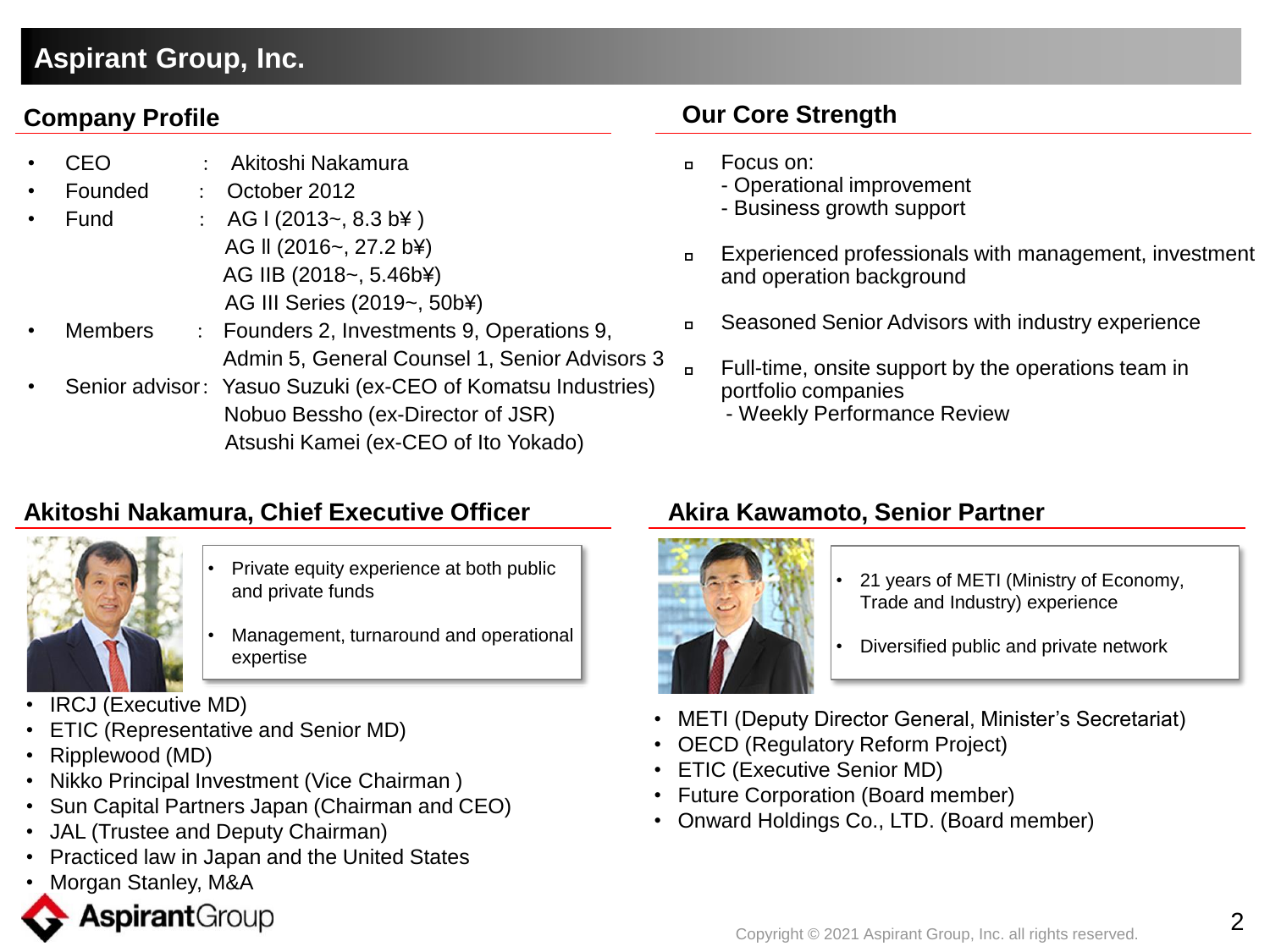## **Organizational Structure**

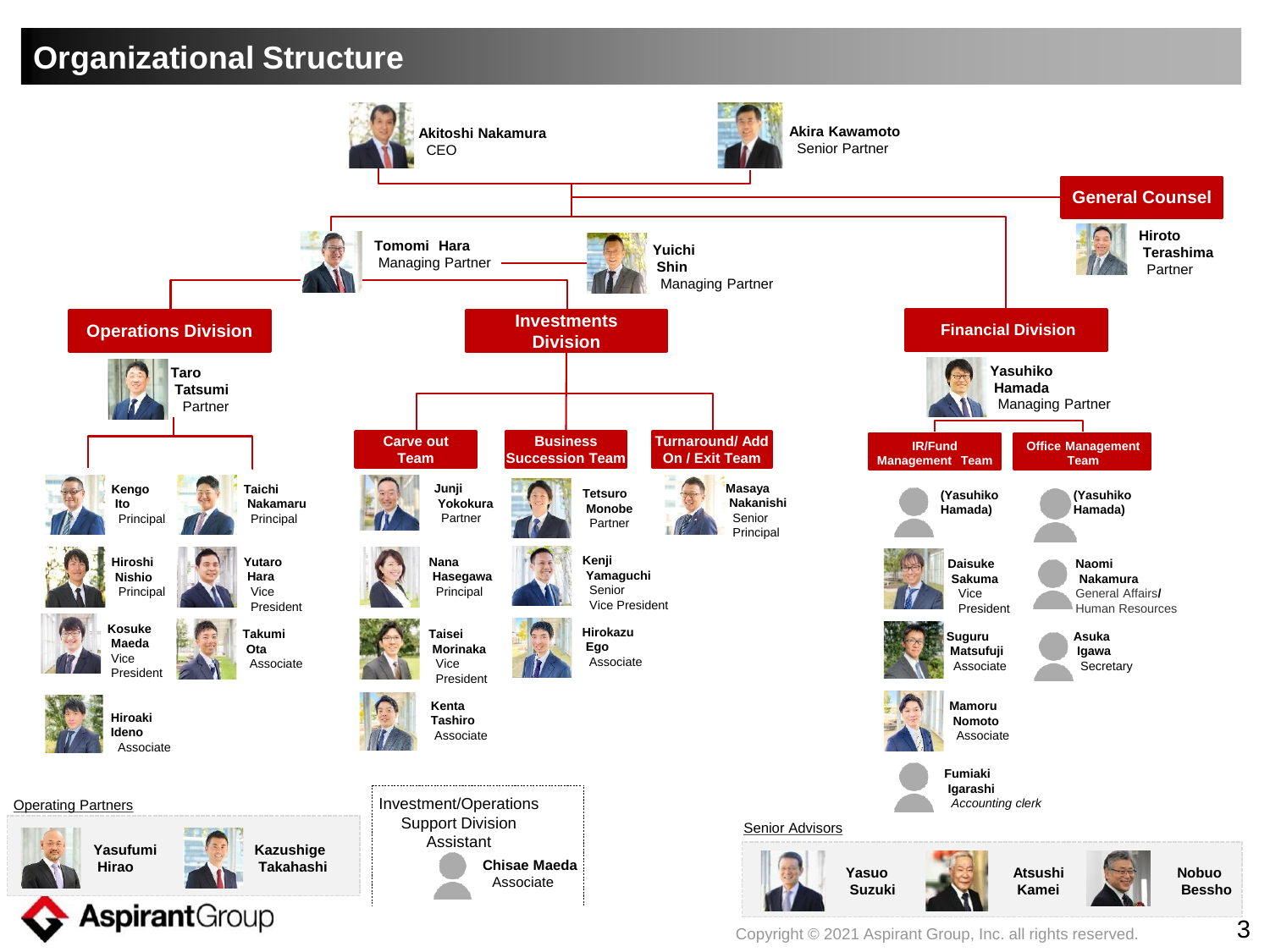## **Senior Advisors**

|                                     | <b>Yasuo Suzuki</b>                                                                         | <b>Nobuo Bessho</b>                                                                                    | Atsushi Kamei                            |
|-------------------------------------|---------------------------------------------------------------------------------------------|--------------------------------------------------------------------------------------------------------|------------------------------------------|
| <b>Senior Advisor</b>               |                                                                                             |                                                                                                        |                                          |
| <b>Industry Focus</b>               | Machinery                                                                                   | Chemicals                                                                                              | Retail                                   |
| <b>Background</b>                   | • ARRK - sponsored by ETIC<br>(CEO)<br><b>Komatsu Industries Corp</b><br>$\bullet$<br>(CEO) | • Japan Synthetic Rubber<br>(Head of Precision Electronic<br>Research Institute and Board<br>Director) | • Ito Yokado (CEO)                       |
| <b>Aspirant</b><br><b>Value-Add</b> | Due Diligence<br>$\bullet$<br>Monitoring<br>$\bullet$                                       | • Sourcing<br>• Due Diligence                                                                          | • Sourcing<br>Due Diligence<br>$\bullet$ |

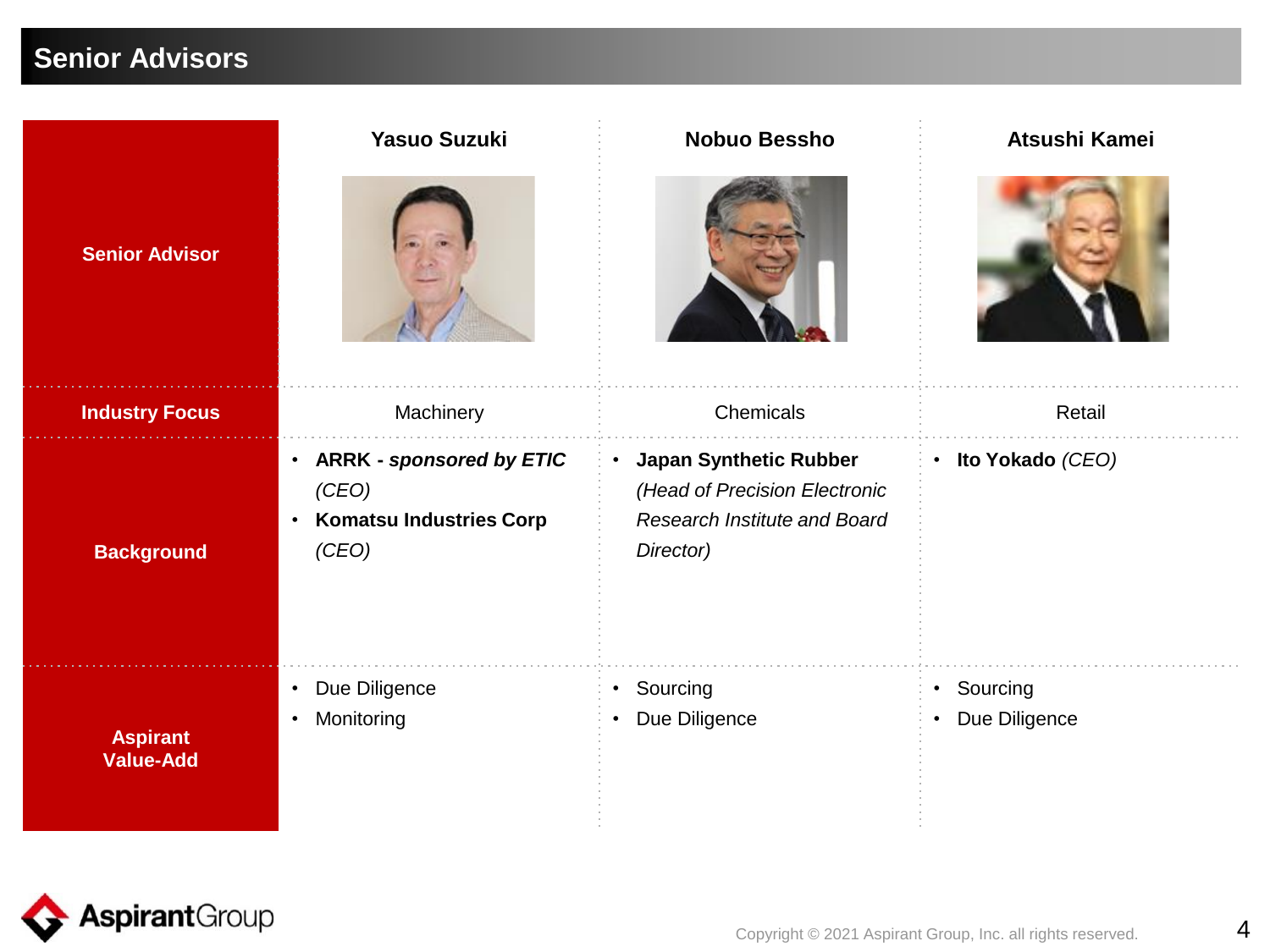### **Investment Strategy**

Aspirant targets Japanese middle-market buyout investments, focusing on improving **operational efficiency** and **accelerating growth**  through its **hands-on approach**. Aspirant often seconds team members from its dedicated experienced operations team to the portfolio companies. The firm is a **deep value investor** with the differentiating ability to undertake **complex transactions**, from which others often shy away.

| <b>Deal Types</b>                   | <b>Business</b><br><b>Succession</b><br>Significant track record of fostering<br>deep relationships with aging<br>business owners facing succession<br>challenges | <b>Corporate</b><br><b>Carve-Out</b><br>Opportunities for corporate<br>carve-outs as Japanese<br>conglomerates divest non-core<br>business units   | Turnarounds /<br><b>Special Situation</b><br>Deep turnaround expertise<br>among the team, with<br>differentiated ability to undertake<br>complex deals                             |
|-------------------------------------|-------------------------------------------------------------------------------------------------------------------------------------------------------------------|----------------------------------------------------------------------------------------------------------------------------------------------------|------------------------------------------------------------------------------------------------------------------------------------------------------------------------------------|
| <b>Sectors</b>                      | <b>Business Services</b><br>B2B businesses, including<br>outsourcing and B2B software, that<br>benefit from Japanese macro trend<br>of declining population       | <b>Industrial Technology</b><br>Manufacturing businesses<br>built on solid technology, with<br>room for management and<br>operational improvements | <b>Consumer</b><br><b>B2C businesses with</b><br>established brands and/or<br>unique capabilities; healthcare<br>businesses benefitting from<br>macro trend of aging<br>population |
| <b>Target</b><br><b>Investments</b> | <b>Equity</b><br><b>Investment</b><br>¥3 billion - ¥20 billion<br>(Including co-investments)                                                                      |                                                                                                                                                    | <b>Enterprise</b><br><b>Value</b><br>¥7 billion - ¥50 billion<br>(Including co-investments and<br>borrowings)                                                                      |

*Note: There can be no assurance that such objectives or returns will be achieved. Please refer to the disclaimers on page 2 of this document.*

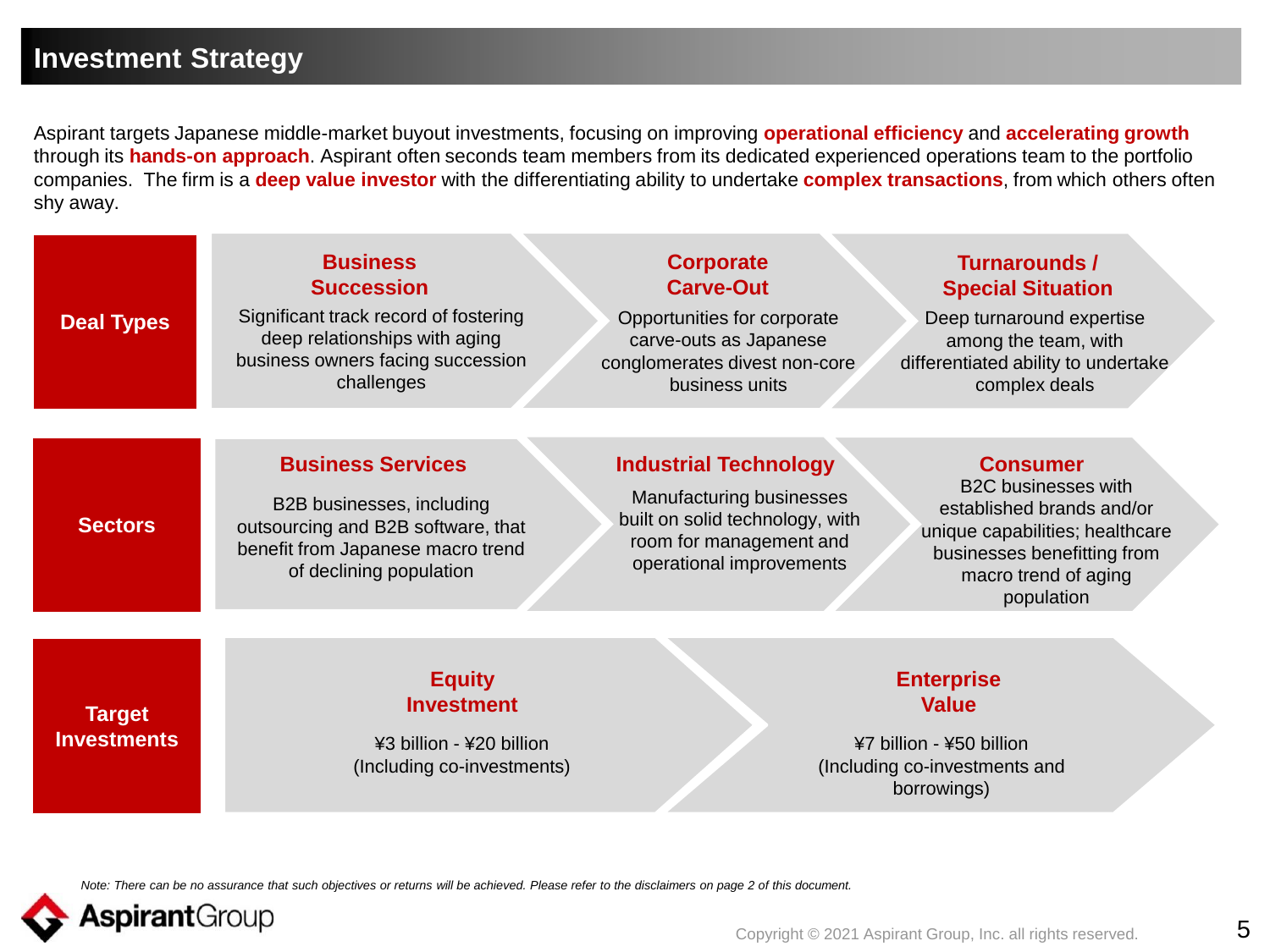### **Our Investments**

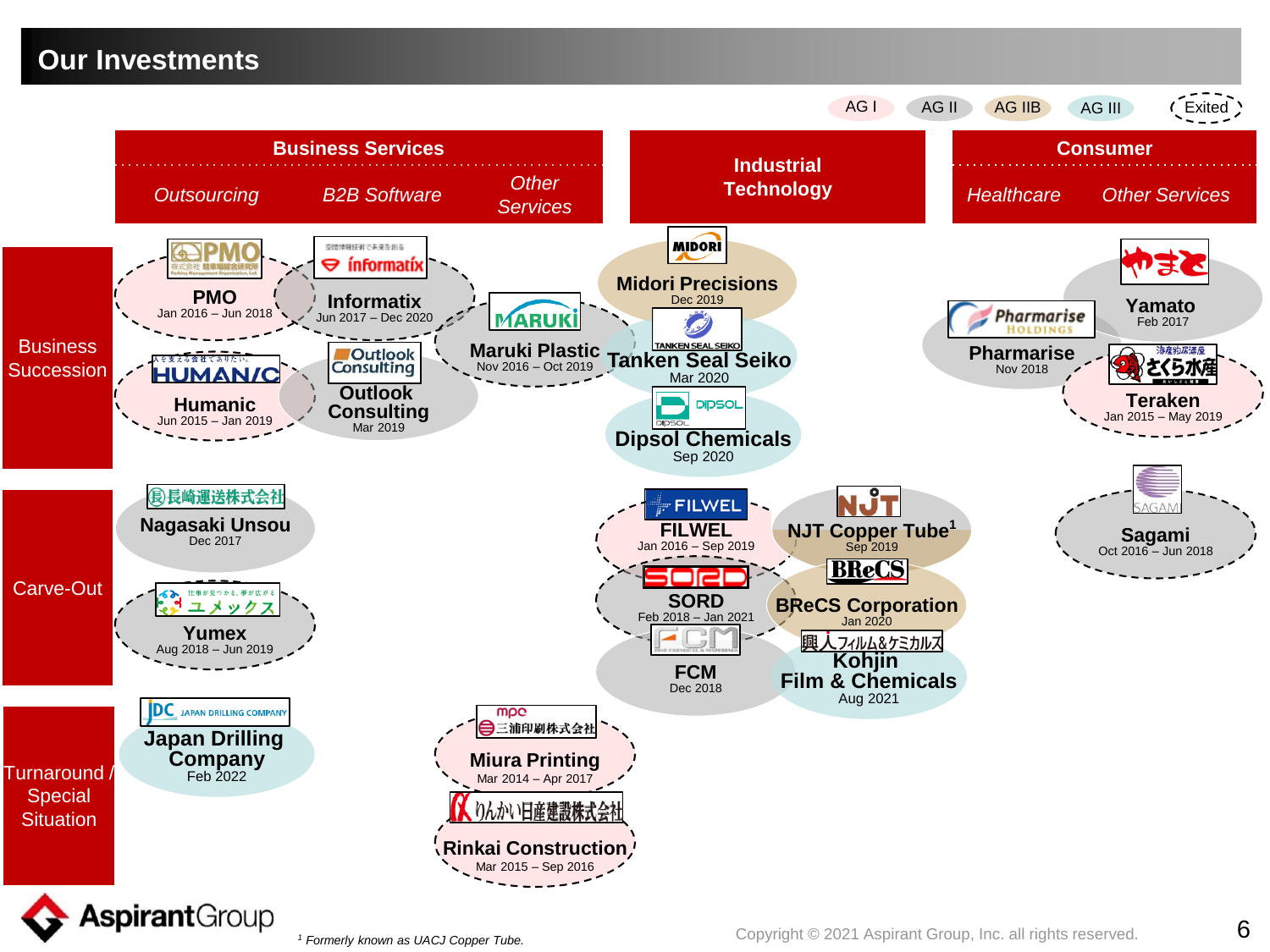### **Case Study (Miura Printing)**

### **Company Profile**

- Industry : Business Services
- Business : Commercial printing
- Office: Tokyo
- No.of Employees: 326

### **Investment Highlight**

- Investment Period : Mar 2014-Apr 2017
- Transaction Type : Turnaround
- Deal Source : Commercial Bank
- AG Ownership : 26.2%
- Status : Fully realized

### **Financial Performance**



 AG member: Mr.Hara, CEO Mr. Nishio for MIS implementation

### **Aspirant Value Add**



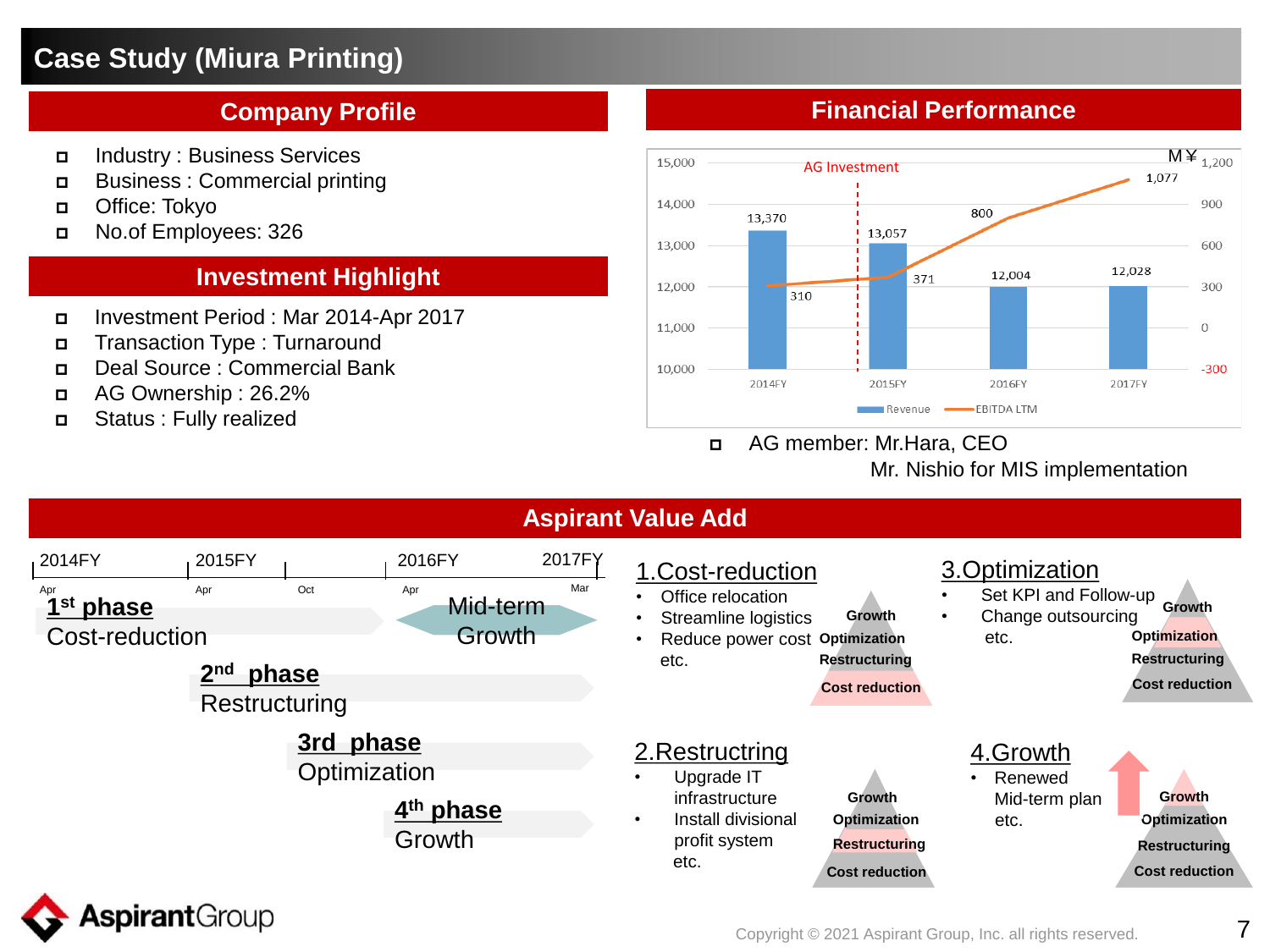### **Case Study (Humanic)**

### **Company Profile**

- Industry : Business Services (Outsourcing)
- Business : Temporary staffing for resorts
- Office: Tokyo
- No.of Employees: 128 (excluding temporary staff)

### **Investment Highlight**

- Investment Period : Jul 2015-Jan 2019
- Transaction Type : Business Succession
- Deal Source : Commercial Bank
- AG Ownership : 65.6%
- Status : Fully Realized

### **Aspirant Value Add**



- Accelerate Growth
	- Launched new recruitment of international students
- **Improve Operation** 
	- Executed BPR/IT system renewal to optimize matching applicants with positions
	- Improved communication efficiency between applicants and recruiters
	- Reconstructed internet marketing strategy and infrastructure
- Implement Financial/Operational Discipline
	- Restructured an unprofitable business
	- Introduced KPI based management system
	- Introduced internal control and compliance practices

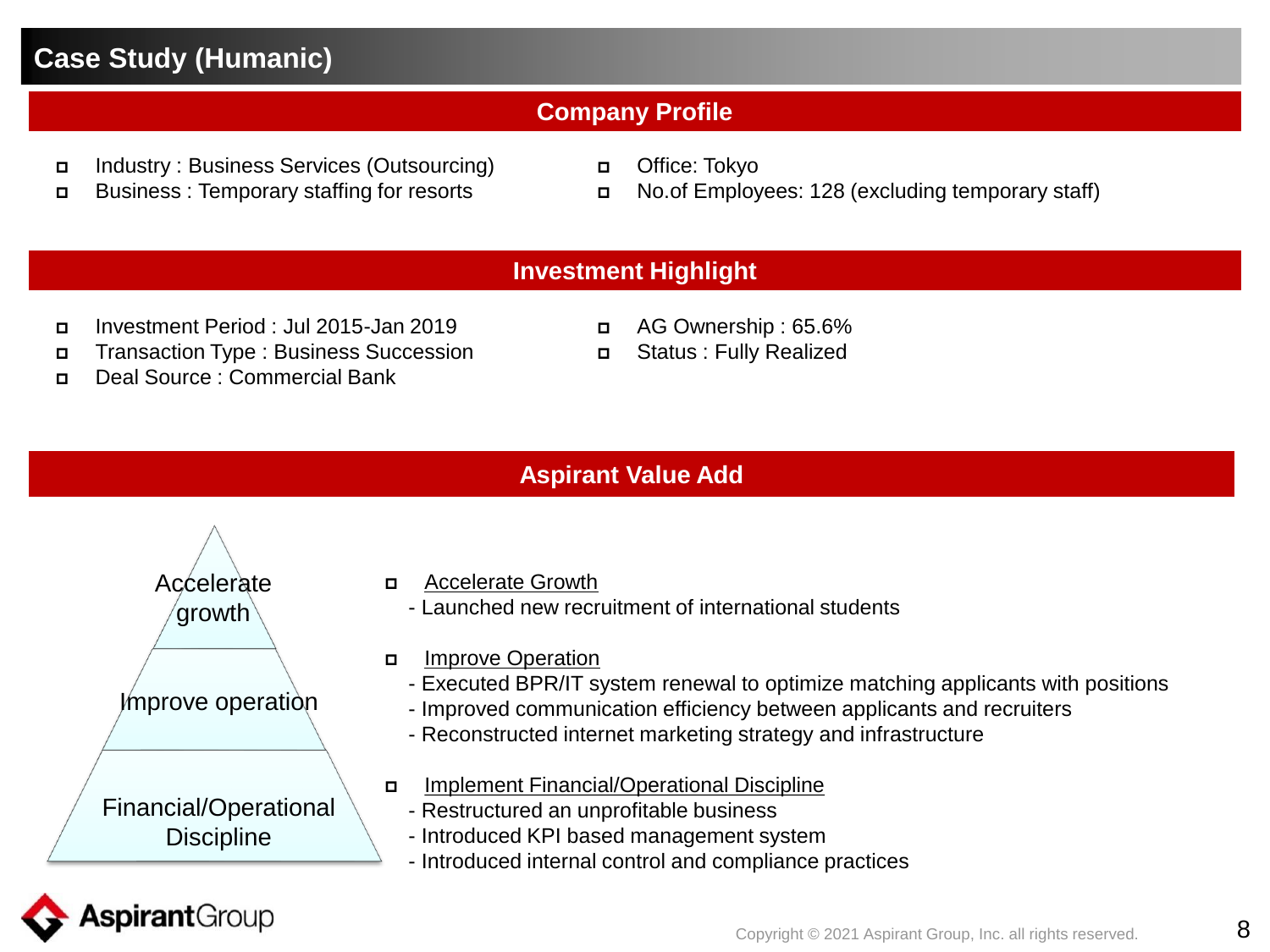### **Case Study (Maruki Plastics)**

### **Company Profile**

- Industry : Business Services
- Business : Recycling / colouring / trading of plastic resins and compounds such as Polypropylene (PP)
- Office location: Toyama, Japan
- No. of Employees: 93 (incl. part-time)

### **Investment Highlight**

- Investment Period : Nov. 2016 Current
- Transaction Type : Business Succession
- Deal Source : Commercial Bank
- AG Ownership : 100%
- Status : Unrealized

### **Aspirant Value Add**



- Implemented IT system to visualize all the inventory status (finished goods, WIP, raw material) on a daily basis. Restructured unprofitable business. Start new large-scale production line at new factory. Expand export to China and ASEAN countries such as Thailand. **Promote R&D process to develop value-added products.** 
	- Reactivated idle machines to maximize asset utilization.
		- Established corporate governance and regulations (e.g. Labor)
		- Developed sales/profit budgeting and monitoring process by business lines on a weekly basis.
		- Organized internal controls (e.g. approval process, etc.)

In Progress

Done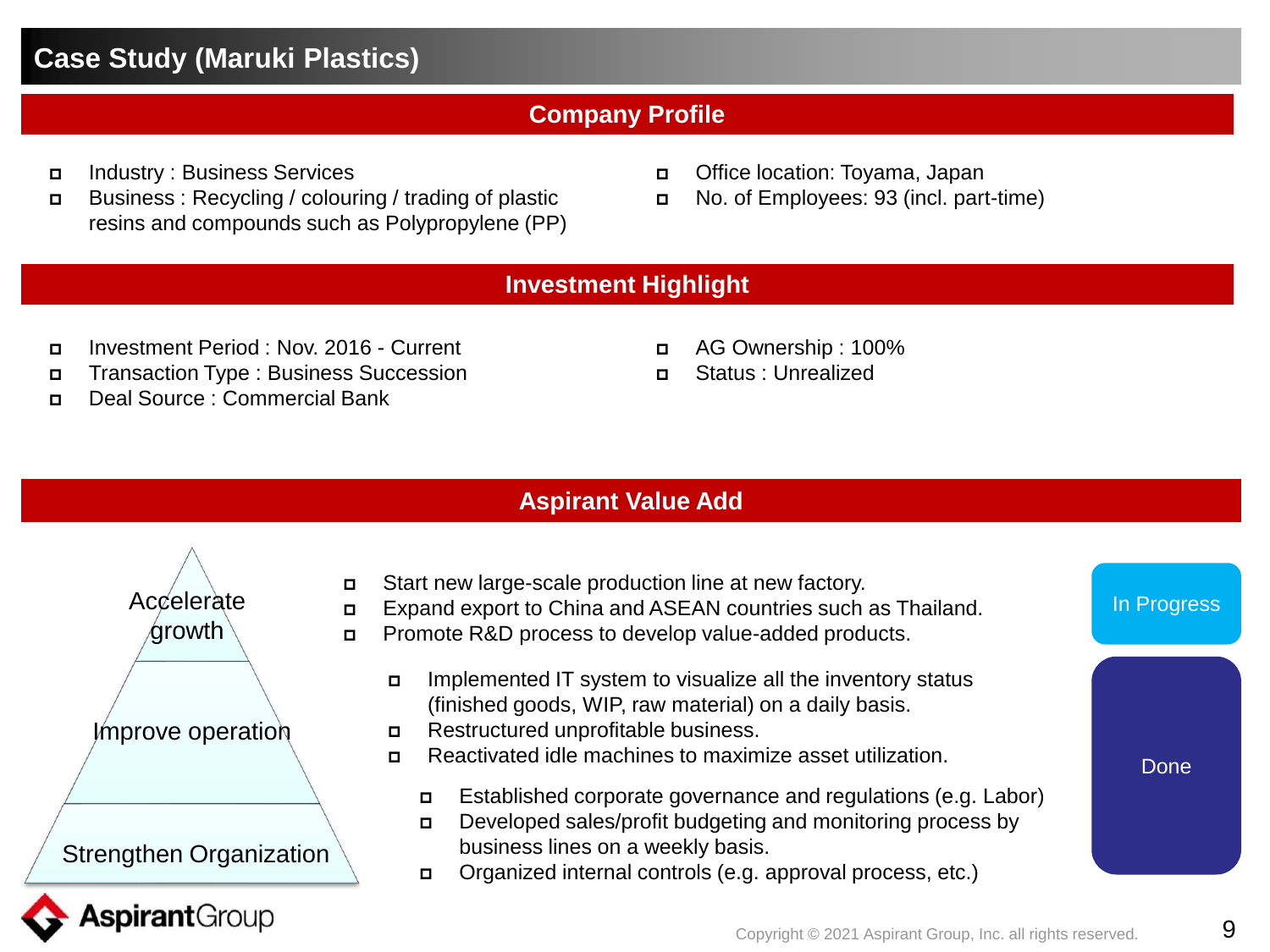Aspirant upholds and follows these core values diligently, which often **resonates with business owners and founders, contributing to our business succession cases**.



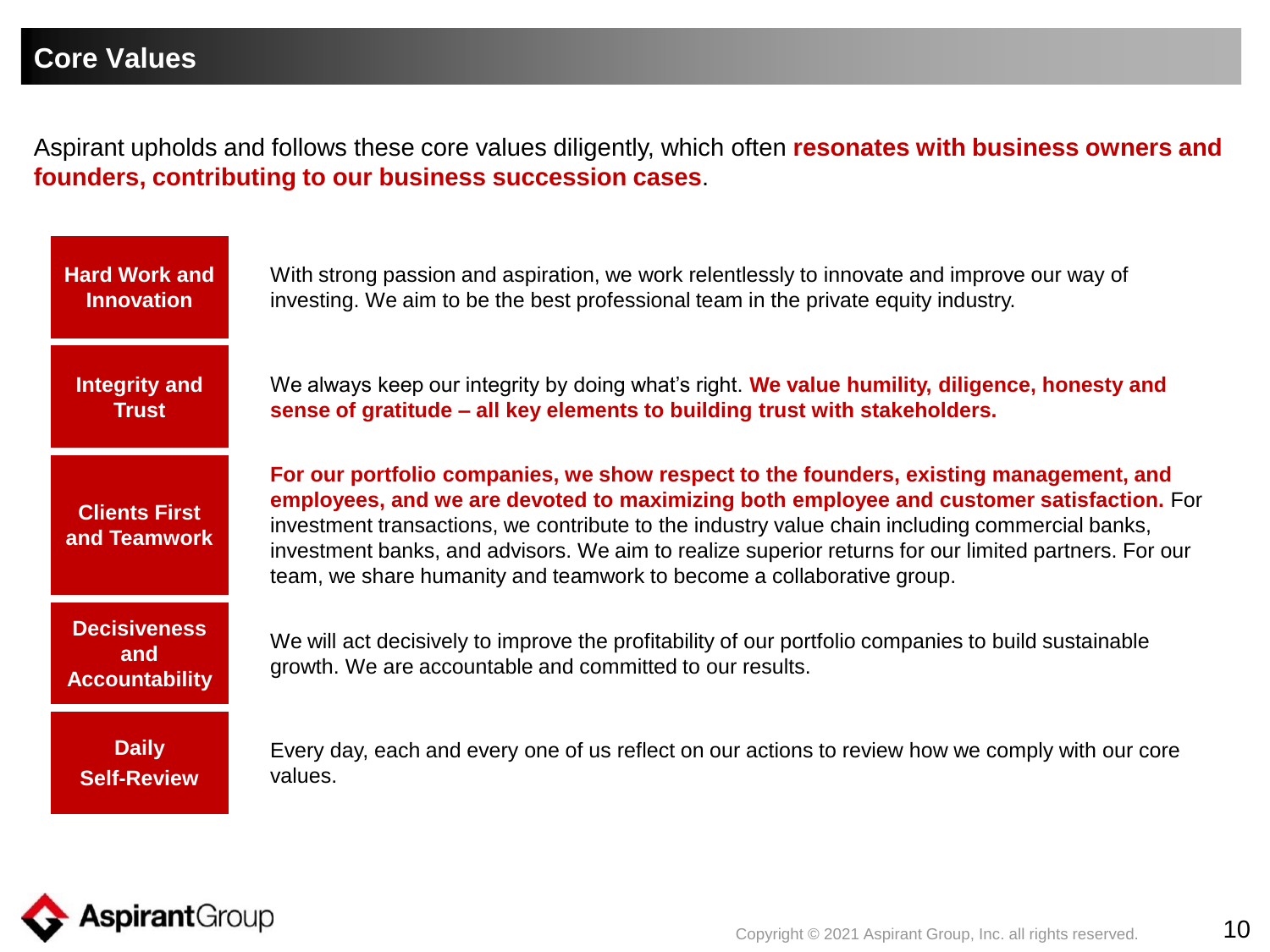#### **Yasuhiko Hamada, Managing Partner, Finance**



- Prior to joining Aspirant Group, Mr. Hamada worked at ETIC from 2009 where he worked on corporate investments and turnarounds. He was heavily involved in improving and operating the business of Fuji Technica & Miyazu, Inc., a merger between Fuji Technica (the 2<sup>nd</sup> largest manufacturer of automotive press tools/dies) and Miyazu Seisakusho (the 3rd largest manufacturer of automotive press tools/dies).
- Mr. Hamada started his career at a business corporation, then moved on to an audit firm, mostly engaged in corporate financials and audit activities of Japanese blue-chip companies.
- Mr. Hamada holds a B.A. in Law from Gakushuin University and is a Certified Public Accountant.

### **Tomomi Hara, Managing Partner, Investments/Operations**



- Prior to joining Aspirant Group, Mr. Hara worked at BELLSYSTEM24 from 2009, where he spent most of his time spearheading operational enhancement of high-profile Japanese vendors and top-tier companies in various industries around the Tokyo Area.
- In March 2010, Mr. Hara was promoted to Senior Executive Officer, supervising 18,000 employees in the CRM department.
- Previously, he worked at a commercial bank, where he was involved in corporate lending, asset management for high net worth individuals and held senior marketing positions at branch offices.
- Mr. Hara holds a B.A. in Law from Nihon University.

#### **Yuichi Shin, Managing Partner, Investments**



- Prior to joining Aspirant Group, Mr. Shin worked at Ant Capital Partners from 2006, where he covered investments for business successions and TOB deals. He also had hands-on experience in operating and exiting portfolio companies.
- Before Ant Capital Partners, Mr. Shin worked at IRCJ and engaged in the implementation of the turnaround scheme and performance improvement for Skynet Asia Airways. Mr. Shin started his career in 1995 at Yamaichi Securities and had been involved in corporate finance covering IPOs, CBs, WBs and securitization.
- Mr. Shin holds a B.A. in Economics from the University of Tokyo.

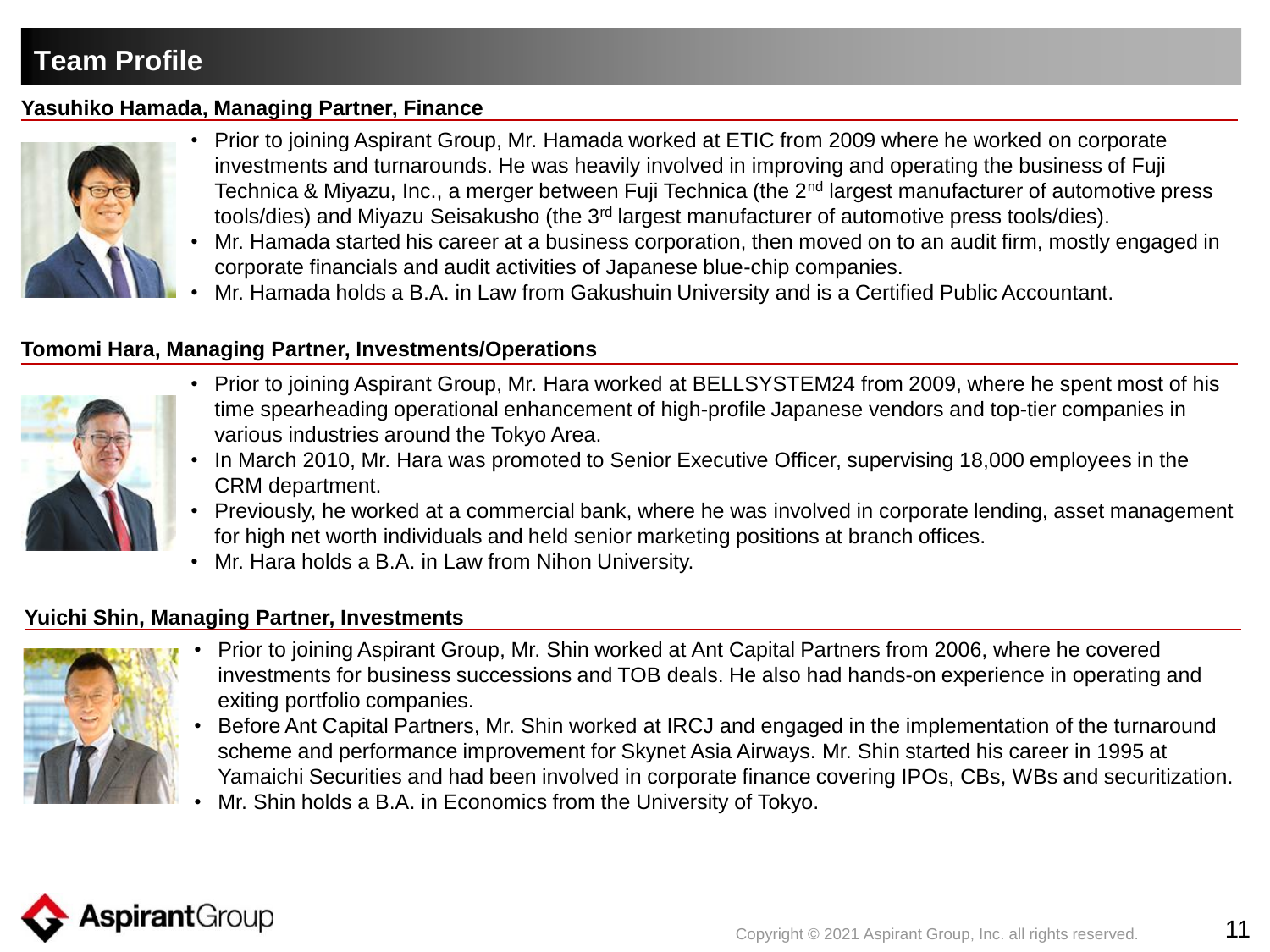### **Taro Tatsumi, Partner, Operations**



- Prior to joining Aspirant Group, Mr. Tatsumi worked at BELLSYSTEM24 for 22 years, where he was in charge of on-site operation management as well as division management. He has experience in on-site planning, design, construction and operations consulting. He also participated in a subsidiary established in Dalian, China, and he started his post as the general manager from 2011. After returning to Japan he was responsible for business profit optimization (planning, practice, monitoring, improvement) of the service quality as an administration manager.
- Mr. Tatsumi holds a B.A. in Commerce from Meijo University.

#### **Tetsuro Monobe, Partner, Investments**



- Prior to joining Aspirant Group, Mr. Monobe worked for Nestlé, where he was in charge of operational audit and business improvement activities throughout twelve countries. This included business development, strategy planning, divisional budget controls and reporting for Nestlé Japan.
- Prior to Nestlé, he worked at Deloitte Tohmatsu, performing external financial audits for publicly listed companies in Japan and the US, as well as providing support for internal control development of a Japanese overseas subsidiary and IPO support for domestic companies.
- Mr. Monobe holds a B.A. in Commerce from Doshisha University and is a Certified Public Accountant.

#### **Junji Yokokura, Partner, Investments**



- Prior to joining Aspirant Group, Mr. Yokokura has had over 20 years of experience in Investment Banking and Private Equity Investment.
- Most recently, he was responsible for investments at Japan-China Capital Partners, which is the private equity GP firm and joint venture established by China Investment Corporation and Nomura Holdings.
- Before that, he worked at Nomura Securities International based in New York City in the United States as a coverage banker in Investment Banking Division, being responsible for financial sponsors for 5 years.
- He also worked at the Nomura Investment Banking team based in Tokyo and Nomura Principal Finance, which was a private equity investment business arm of Nomura Group, focusing on Technology and Industrial sectors at both firms.
- Mr. Yokokura holds a B.A. in French Language from Dokkyo University

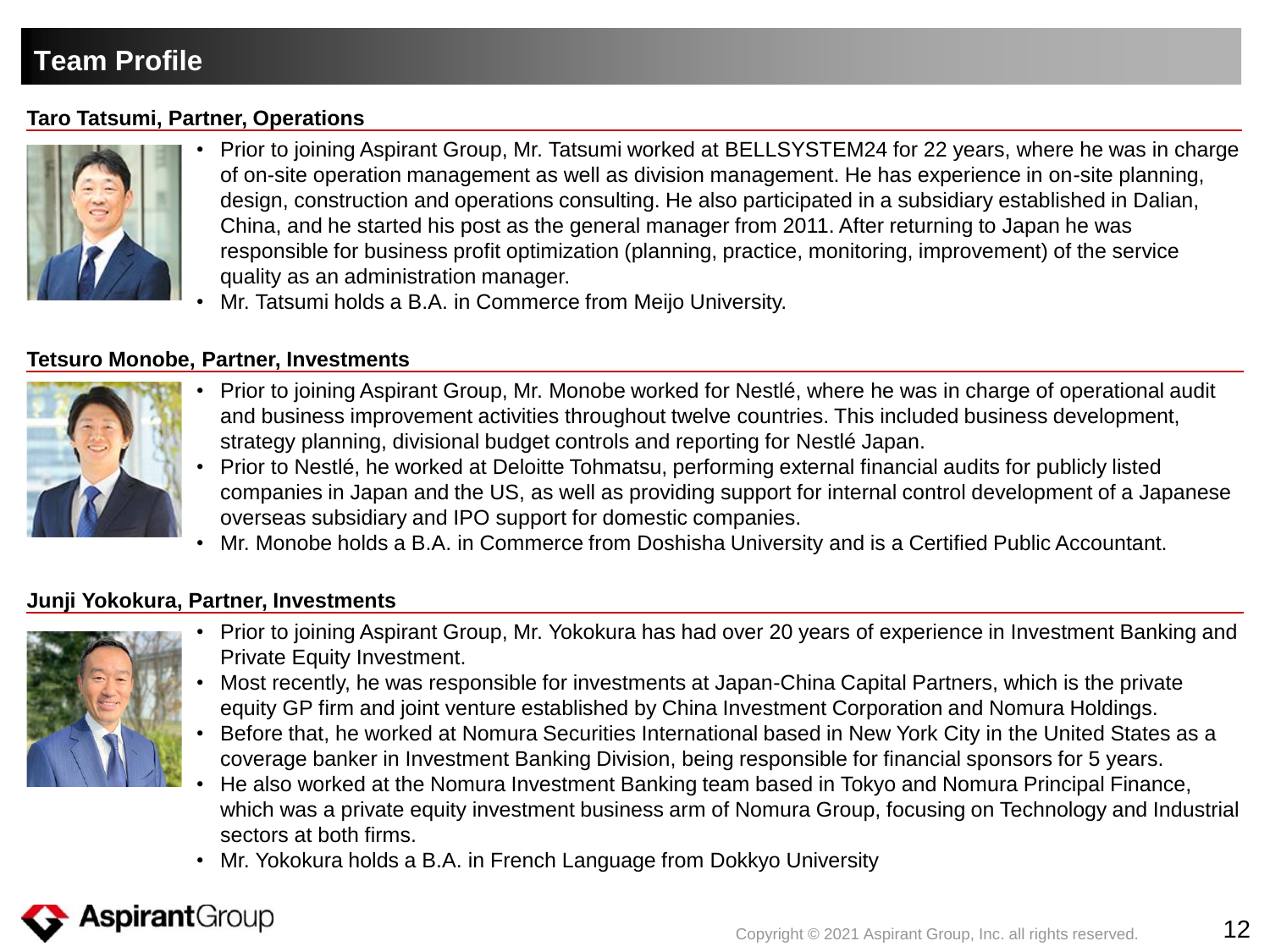### **Hiroto Terashima, Partner, General Counsel**



- Mr. Terashima started his professional career as a practicing lawyer at a major law firm in Tokyo, where he primarily engaged in advice on international transactions, which lasted for approximately eight years (including secondment to law firms in New York and London).
- Then he transitioned to in-house counsel responsibilities at Tokyo outposts of a few international financial services firms (investment and commercial banks), where he engaged in legal and compliance management for more than twenty years.
- Immediately prior to joining Aspirant Group, Mr. Terashima worked at Ticketing Department of the Tokyo 2020 Olympic and Paralympic Games Organising Committee from 2019 to September 2021 on a full-time basis, to fulfill his long-term wish and to take on a new challenge.
- Admitted to Japan and New York bars.

### **Masaya Nakanishi, Senior Principal, Investments**



- Prior to joining Aspirant Group, Mr. Nakanishi worked at ETIC from 2010 as a project manager for their business turnaround investments team and was mainly responsible for the revitalization of ARRK Corporation (ARRK) as Representative Operating Officer.
- Prior to ETIC, he was the head of Dogan Advisors' business succession fund from 2007, overlooking investments and post investment support.
- From 2004, Mr. Nakanishi worked at IRCJ, in charge of planning and execution of investments in business turnarounds and performance improvements. Mr. Nakanishi started his career at a major Japanese commercial bank and was engaged in corporate loan operations, then at a financial consulting firm conducting asset valuation operations for domestic and international major investment banks.
- Mr. Nakanishi holds a B.A. in Economics from Rikkyo University.

### **Hiroshi Nishio, Principal, Operations**



- Prior to joining Aspirant Group, Mr. Nishio worked at a steel industry company as accountant manager and was in charge of domestic and foreign companies' development of accounting procedures, document disclosures and J-Sox rules. He was also responsible for constructing the entire managerial accounting process, which contributed significantly to the IPO of the company.
- Mr. Nishio also worked at a Japanese servicer as head of their corporate planning department, engaged in several performance improvement projects including business plan development, financial forecasting, and process /IT system reconstruction.
- Copyright © 2021 Aspirant Group, Inc. all rights reserved. • Mr. Nishio holds a B.A. in Law from Meiji Gakuin University. 13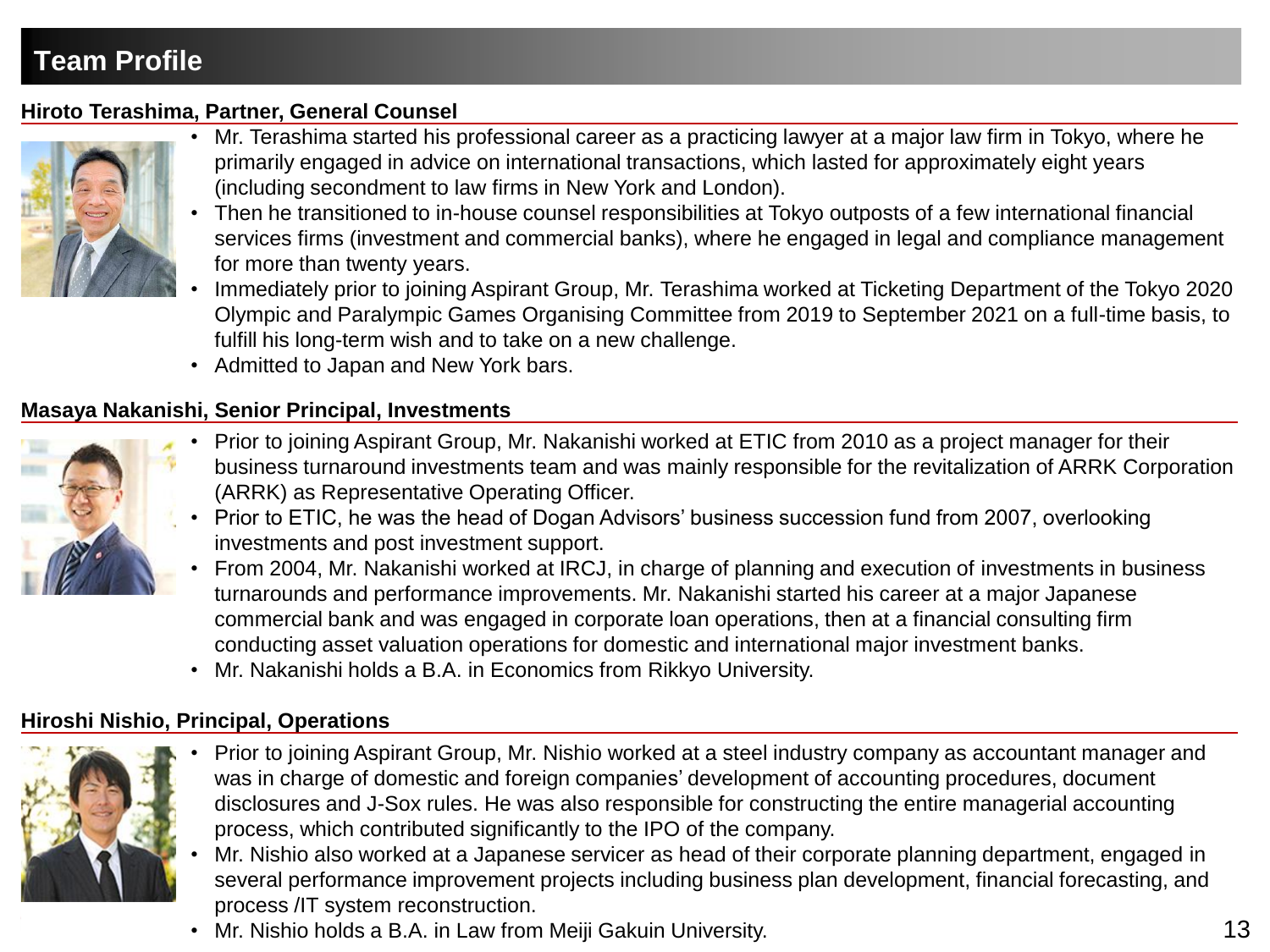### **Taichi Nakamaru, Principal, Operations**



- Prior to joining Aspirant Group, Mr. Nakamaru started his career in a food industry company. In 2000, he joined BELLSYSTEM24, where he was in charge of on-site operation management as well as regional management. Throughout his career, he gained experience in operations, business design, profit/quality improvement, sales management and project management.
	- Since 2010, he worked at a major telecommunication company as vice president and director of sales mostly covering IT solutions proposals for client cost reduction and productivity improvement.

### **Kengo Ito, Principal, Operations**



- Prior to joining Aspirant Group, Mr. Ito started his career in a printing industry company. From 2001, he worked at BELLSYSTEM24, where he was in charge of on-site operation management as well as regional management. Throughout his career, he has accumulated practical experience in improving operational efficiency, service quality control, re-building career development systems, and introducing tele-work systems while reforming internal working rules.
- Mr. Ito holds a B.A. in Education from Hokkaido University and an M.B.A. in Management from Kenichi Ohmae Graduate School of Business.

#### **Nana Hasegawa, Principal, Investments**



- Prior to joining Aspirant Group, Ms. Hasegawa worked at Innovation Network Corporation of Japan (INCJ), a public-private investment fund, where she engaged in domestic and cross-border investments in a wide range of sectors, including industrial machinery, machine components, food manufacturing, genetic testing, and water infrastructure. At INCJ, she was in charge of investment executions, management support through board participation, as well as exit negotiations.
- Prior to INCJ, she worked at Shinsei Bank's asset management group and Goldman Sachs, covering Japanese and Korean steel makers as an equity analyst.
- Ms. Hasegawa holds a B.S. in Foreign Service from the Edmund A. Walsh School of Foreign Service at Georgetown University.

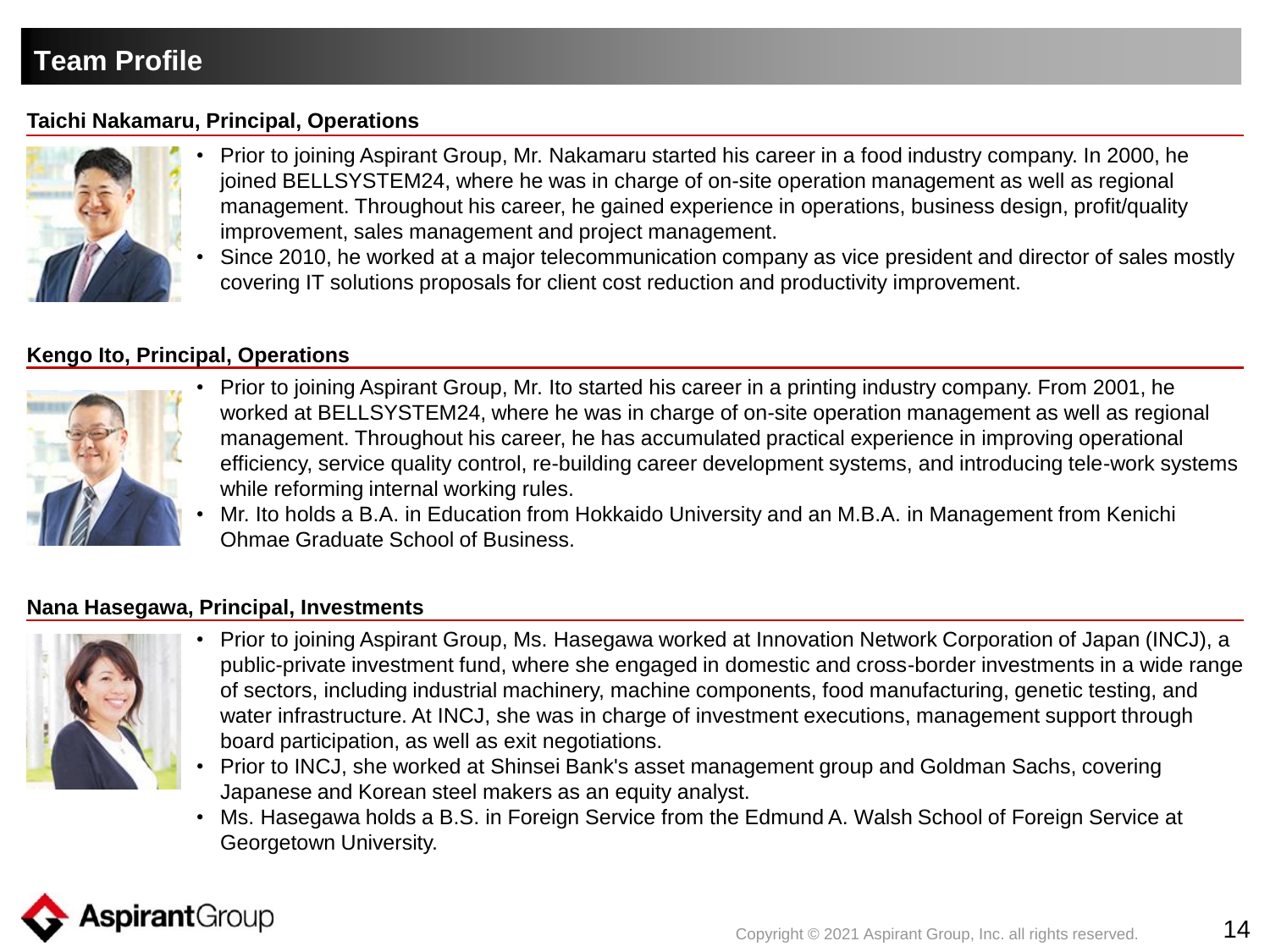#### **Kenji Yamaguchi, Senior Vice President, Investments**



- Prior to joining the Aspirant Group, Mr. Yamaguchi worked at iSigma Capital Corporation, where he engaged in investments in the semiconductor manufacturing industry, food industry, and civil engineering and construction industry, management support and exit negotiations for portfolio companies, and fundraising activities.
- He started his career at a major Japanese insurance company and was engaged in corporate loan operations and mezzanine finance operations.
- Mr. Yamaguchi holds a B.S. in Industrial Technology from Keio University.

#### **Yutaro Hara, Vice President, Operations**



- Prior to joining the Aspirant Group, Mr. Hara worked at two start-up companies in the hospitality sector in Thailand. As one of the management team members, he opened a new hotel from scratch which became a chain hotel operator in the region.
- Mr. Hara started his career at Accenture Strategy in 2012, and engaged in projects in cross-border businesses, supporting foreign companies entering into the Japanese market and Japanese companies expanding overseas.
- Mr. Hara holds a B.A. in Literature from the University of Tokyo.



15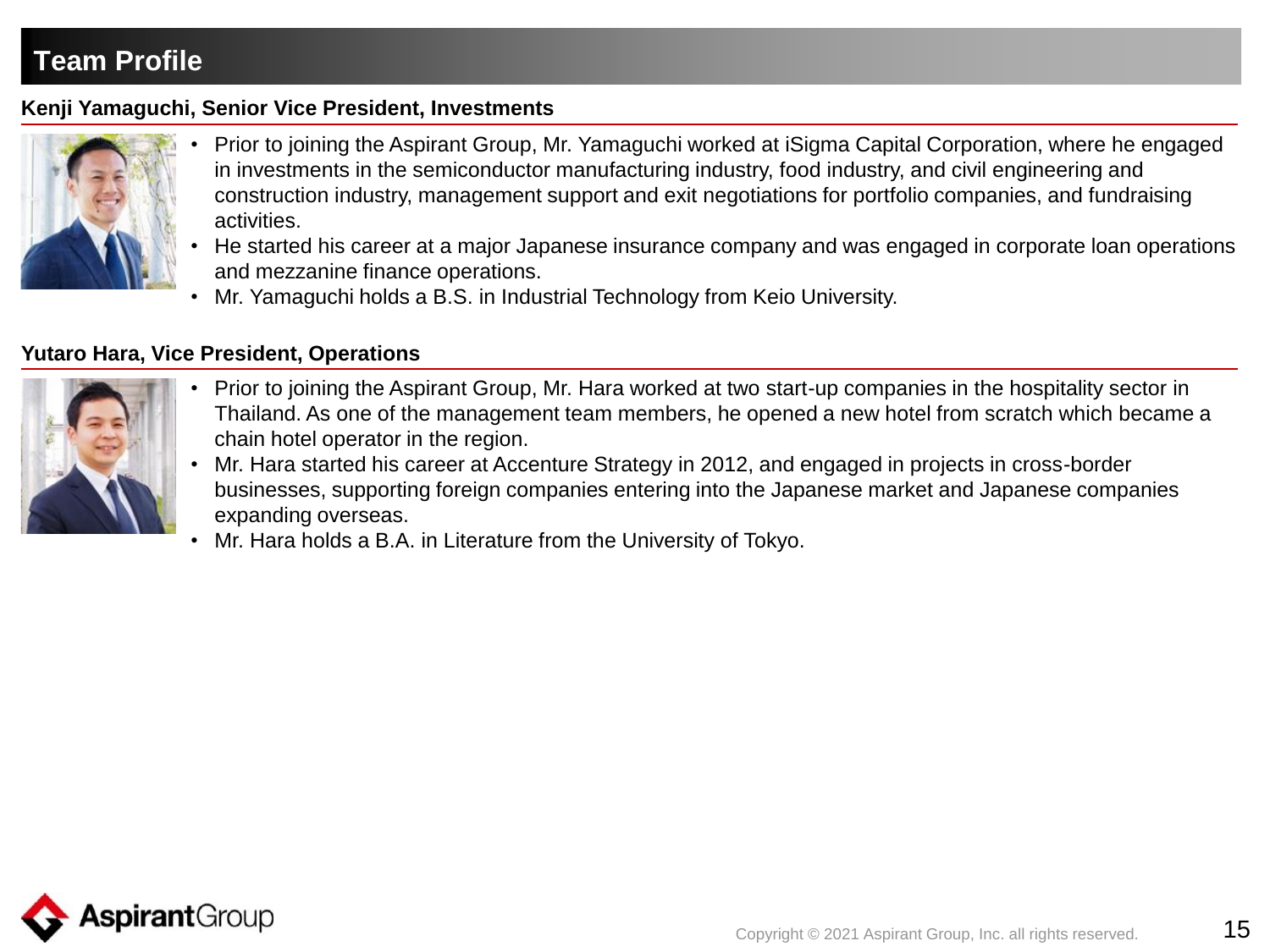#### **Taisei Morinaka, Vice President, Investments**



- Prior to joining Aspirant Group, Mr. Morinaka worked at PwC Advisory, where he was mainly engaged in financial due diligence, valuation, and financial modeling. Through financial due diligence, he supported many private equity firms with their investments in a variety of industries.
- He also has previous experiences at Sompo Japan Insurance Inc. as a corporate sales representative, and at a mid-sized accounting firm in Chicago as a financial auditor.
- He holds a B.A in Commerce from Waseda University and is a US Certified Public Accountant.

#### **Daisuke Sakuma, Vice President, Finance**



- Mr. Sakuma joined NTT DOCOMO, INC. in 2008, and was in charge of direct sales and support to domestic retailers.
- After that, he was mainly involved in both public relations and investor relations to build and maintain good relationships with our domestic and foreign stakeholders. Since joining Mitsubishi UFJ Trust and Banking Corporation in 2019, he had been involved in IR-related consulting support for corporate clients and participated in the launch of virtual shareholder meeting services in Japan.
- Mr. Sakuma holds B.A in Political Science from Meiji University and an MBA from Aoyama Business School.

### **Kosuke Maeda, Vice President, Operations**



- Prior to joining Aspirant Group, Mr. Maeda started his career at a major SIer, where he introduced and supported a consolidated accounting system for multiple industries. After that, Mr. Maeda was transferred to the parent company and engaged in the formulation of policies in JGAAP and IFRS, preparation of statutory disclosure documents, and accounting support for affiliated companies in the accounting department.
- Since 2015, Mr. Maeda was also involved in the preparation and management of IPOs at SaaS companies.
- From 2016, Mr. Maeda was engaged in financial accounting operations at a real estate company, including the restructuring and streamlining of accounting operations, preparation of statutory disclosure documents, internal auditing, and J-Sox compliance, as well as direct and indirect financing, such as project finance and issuance of MS warrants. In addition, Mr. Maeda was engaged in preparations for the market change and designation change and contributed to those processes.
- Mr. Maeda holds a B.A. in Economics from Hosei University and is a Certified Public Accountant.

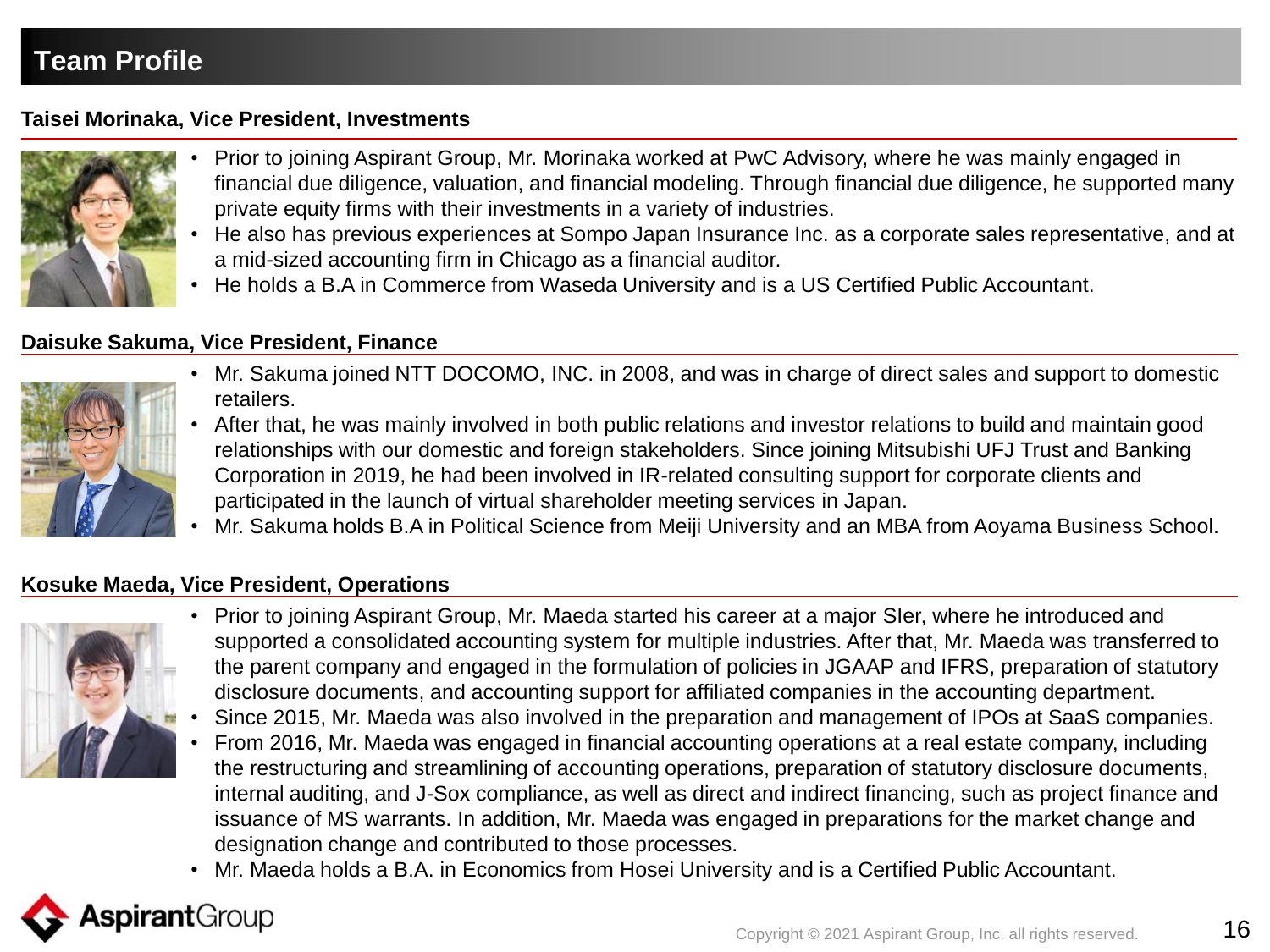#### **Takumi Ohta, Associate, Operations**



- Mr. Ohta joined Aspirant Group from September 2021.
- After graduating from college in 2018, he joined Ernst & Young Shin Nihon LLC, where he mainly engaged in financial audit of domestic companies.
- Mr. Ohta holds a B.A. in Economics from Kyoto University and is a Certified Public Accountant.

#### **Suguru Matsufuji, Associate, Finance**



- Prior to joining Aspirant Group, Mr. Matsufuji worked at The Tokyo Tanshi Co., Ltd. from 2010, where he was mainly engaged in JGB repo market as an inter dealer broker working with institutional investors and securities companies.
- While he was at The Tokyo Tanshi Co., Ltd., he was seconded to the Ministry of Finance for two years, and he was also sent to the New York office of an affiliate as a trainee for three months.
- Mr. Matsufuji holds a B.A in Economics from the University of Tokyo.

#### **Hirokazu Ego, Associate, Investments**



- Prior to joining Aspirant Group, Mr. Ego started his career in 2009 at Mizuho Financial Group, where he engaged in relationship management for a variety of companies, project finance for EMEA deals at the London branch, and leveraged-buyout.
- He recently worked as sales coverage for pharmaceutical and healthcare companies, supporting clients in global business, M&A, and related financing and transactions.
- Mr. Ego holds a B.A. of Commerce and Management from Hitotsubashi University.

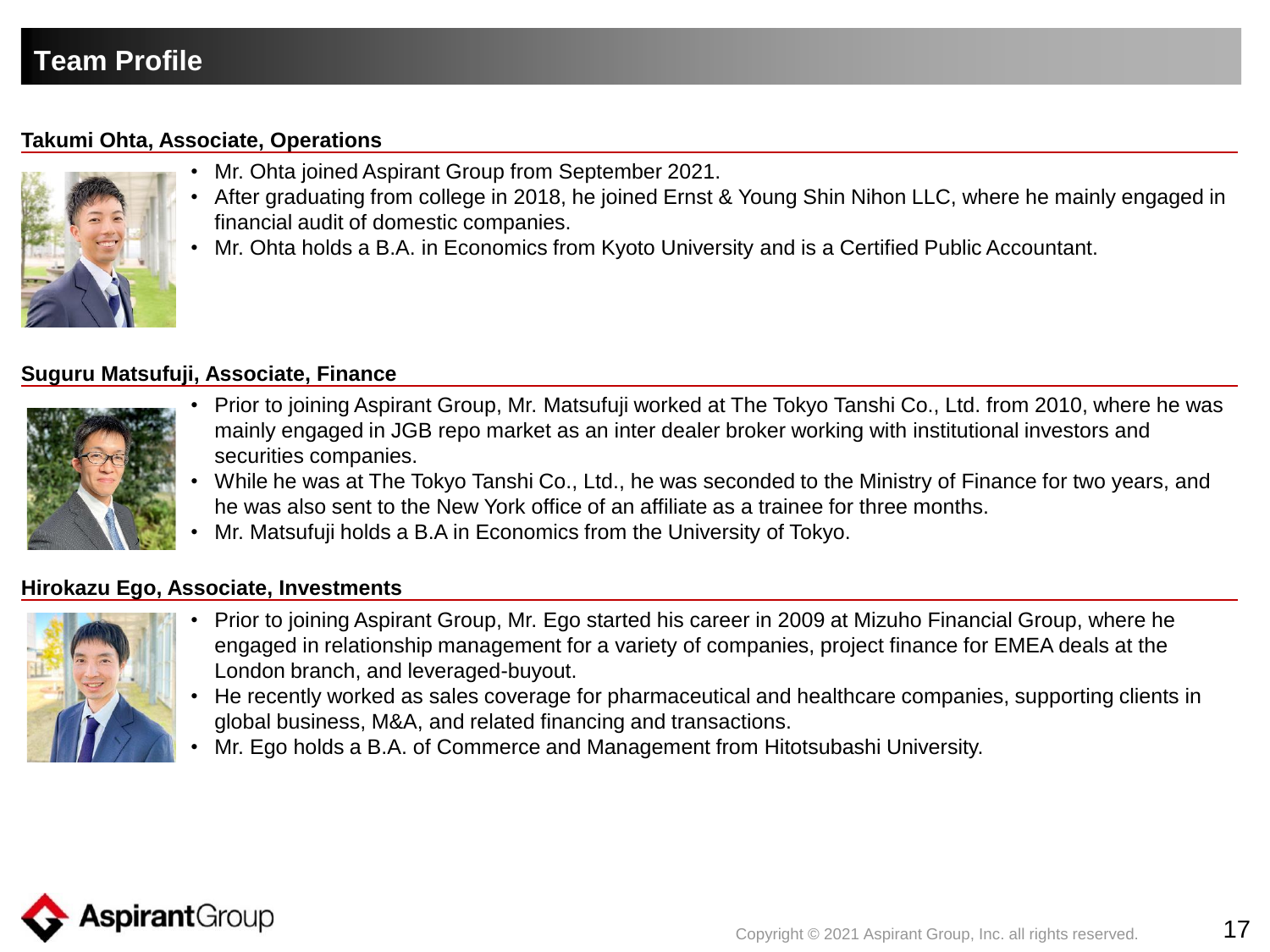#### **Kenta Tashiro, Associate, Investments**



- Prior to joining Aspirant Group, Mr. Tashiro worked at Mizuho Securities, where he had been engaged in investment banking for five years.
- He mainly supported his clients' financing and M&A deals as a coverage banker for the energy and utility sector. He also has previous experiences at Mizuho Bank as a corporate sales representative.
- He holds a B.A in Economics from Hitotsubashi University.

#### **Mamoru Nomoto, Associate, Finance**



- Prior to joining Aspirant Group, Mr. Nomoto worked at PwC since 2019, where he provided consulting services to energy, utilities and mining industries. At PwC, he was engaged in a wide range of consulting services, including strategic IT planning, implementation and optimization of financial and managerial accounting, and digital forensics.
- Mr. Nomoto has also worked at Deloitte from 2016 and provided transfer pricing consulting services to both foreign and Japanese multinational companies, especially manufacturing companies. He has experienced transfer pricing planning, transfer pricing documentation, tax audit defense, Advance Pricing Agreements (APA), and mutual agreement procedures.
- Mr. Nomoto holds a B.A. in Economics from Hitotsubashi University.

#### **Hiroaki Ideno, Associate, Operations**



- Mr. Ideno joined Aspirant Group from April 2022.
- Before joining Aspirant Group, he worked for Deloitte Touche Tohmatsu LLC, where he performed external financial audit of listed Japanese companies and supported and advised clients in implementation for IFRS as well as in development and strengthening internal controls.
	- Mr. Ideno holds a B.A. in Commerce from Chuo university and is a Certified Public Accountant.